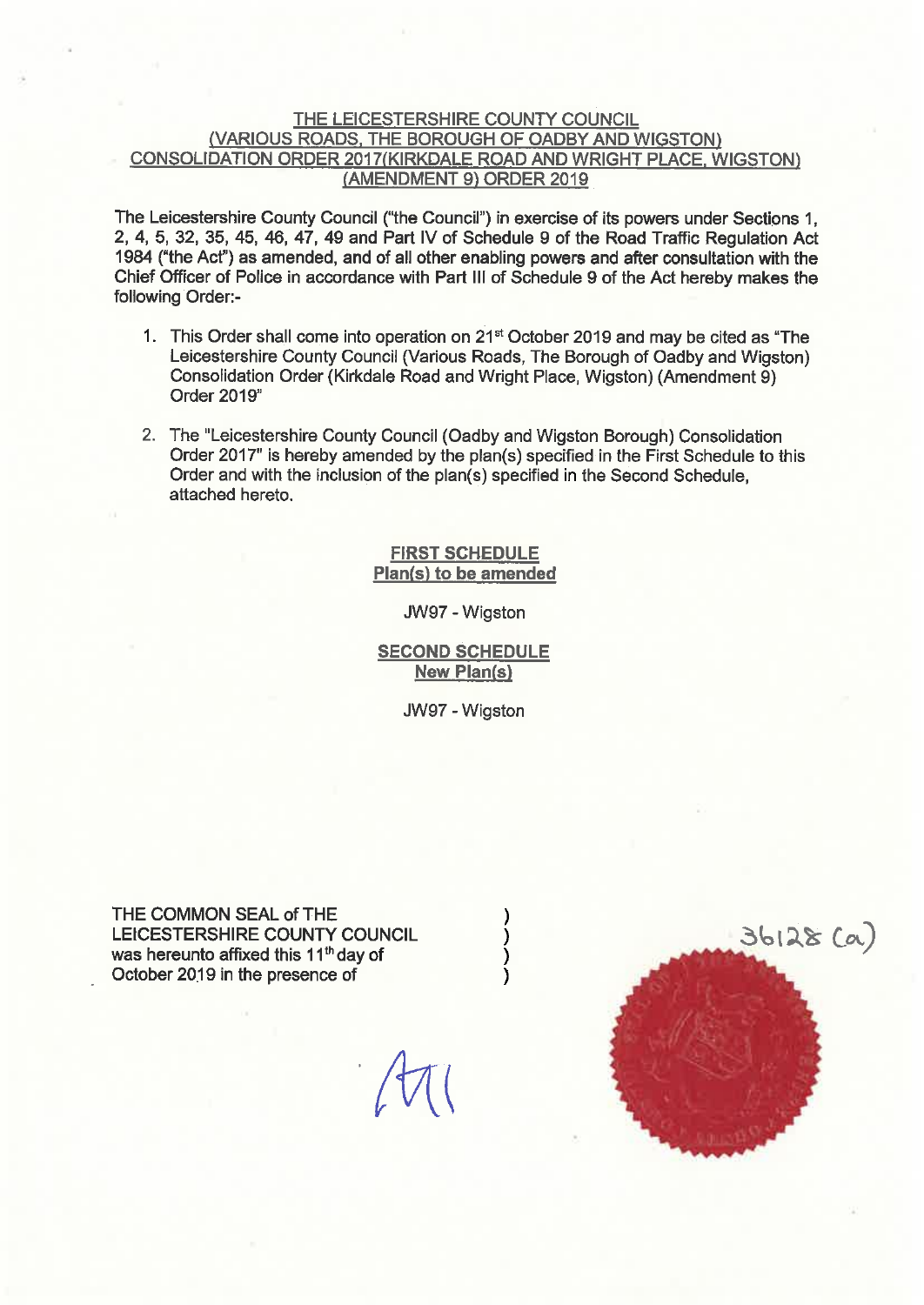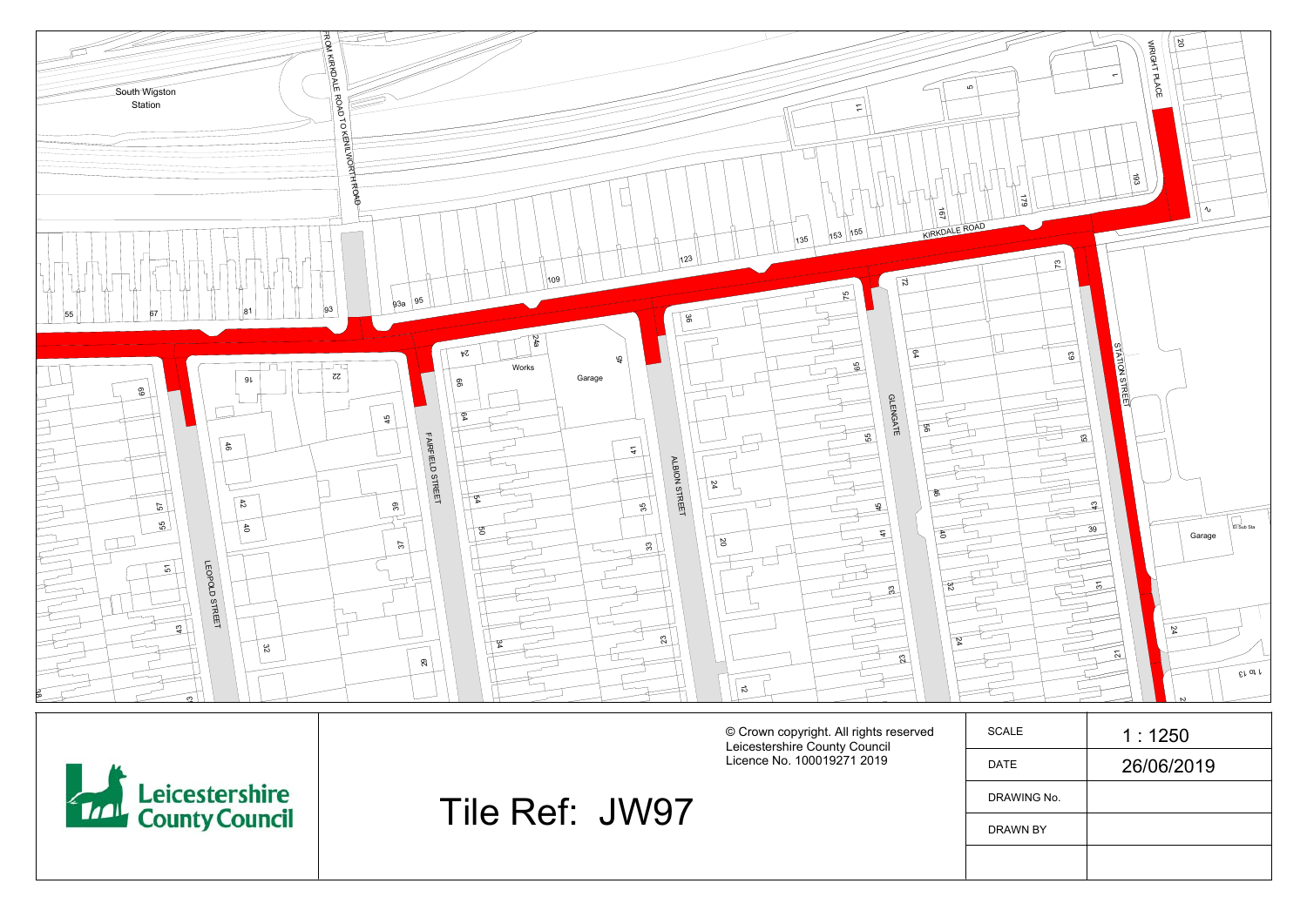



## **DATE:** 03/05/2019

#### **Page 1 of 4**

- **68: Limited waiting 1 hour no return within 1 hour Mon-Sat 8am-6pm except resident's parking permit holder**
- **4N: Limited waiting 2 hours no return within 1 hour 8am-6pm**
- **4L: Limited waiting 2 hours no return within 1 hour Mon-Fri 8am-5pm**
- **4J: Limited waiting 2 hours no return within 1 hour Mon-Fri 8am-6pm**
- **4X: Limited waiting 2 hours no return within 1 hour Mon-Fri 8am-6pm Partial Footway Parking**
- **40: Limited waiting 2 hours no return within 1 hour Mon-Fri 9am-5pm**
- **4V: Limited waiting 2 hours no return within 1 hour Mon-Sat 8am-6pm**
- **6C: Limited waiting 2 hours no return within 1 hour Mon-Sat 8am-6pm 01 Oct - 31 May except resident's parki permit holders**
- **60: Limited waiting 2 hours no return within 1 hour Mon-Sat 8am·6pm except resident's parking permit holder**
- **4U: Limited waiting 2 hours no return within 1 hour Mon-Sat 9am-4.30pm**
- **6E: Limited waiting 20 mins no return within 3 hours Mon-Sat 8am-6pm except resident's parking permit holder**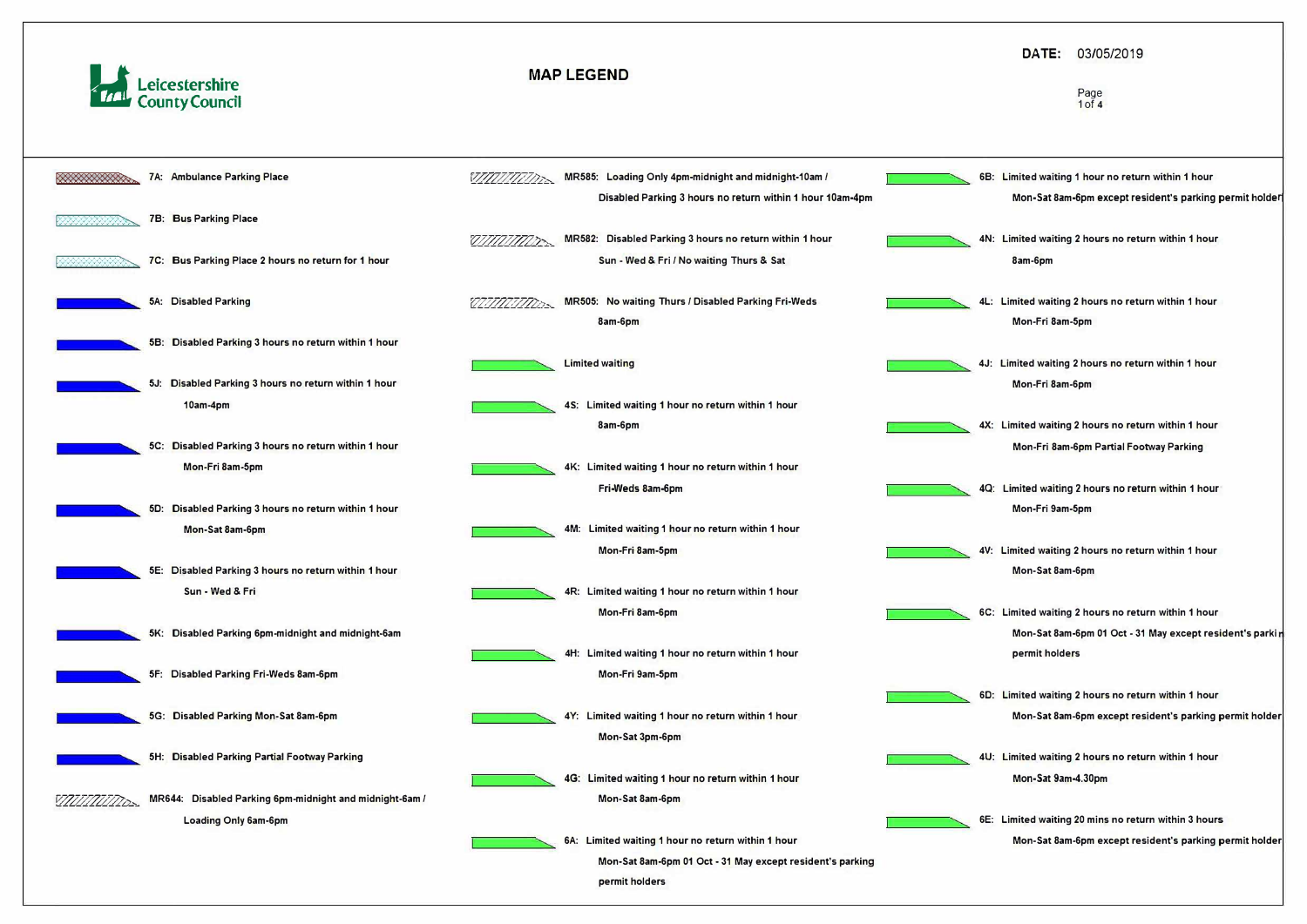

|              |     | Limited waiting 3 hours no return within 1 hour          |                    | MR623: Loading Only 30 minutes no return for 30 minutes   |                 |              |
|--------------|-----|----------------------------------------------------------|--------------------|-----------------------------------------------------------|-----------------|--------------|
|              |     | Mon-Fri 10am-3pm                                         |                    | Mon-Sat 9am-3pm / Limited waiting 1 hour no return within |                 |              |
|              |     |                                                          |                    | 1 hour Mon-Sat 3pm-6pm                                    |                 | $\mathbf{7}$ |
|              |     | 4C: Limited waiting 30 mins no return within 1 hour      |                    |                                                           |                 |              |
|              |     | 8am-6pm                                                  |                    | MR506: Limited waiting 1 hour no return within 1 hour     |                 |              |
|              |     |                                                          |                    | Fri-Weds 8am-6pm / No waiting Thurs                       |                 | $\sqrt{2}$   |
|              |     | 4A: Limited waiting 30 mins no return within 1 hour      |                    |                                                           |                 |              |
|              |     | Mon-Fri 8am-6pm                                          |                    | MR658: No waiting 3pm-midnight and midnight-10am /        |                 |              |
|              |     |                                                          |                    | Limited waiting 3 hours no return within 1 hour Mon-Fri   |                 |              |
|              |     | 6F: Limited waiting 30 mins no return within 1 hour      |                    | 10am-3pm                                                  |                 |              |
|              |     | Mon-Fri 9am-4pm except resident's parking permit holders |                    |                                                           |                 |              |
|              |     |                                                          |                    | MR563: Limited waiting 2 hours no return within 1 hour    |                 |              |
|              | 4B: | Limited waiting 30 mins no return within 1 hour          |                    | Mon-Sat 9am-4.30pm / No waiting / No Loading Mon-Sat      |                 |              |
|              |     | Mon-Sat 8am-6pm                                          |                    | 7.30am-9am and 4.30pm-6pm                                 |                 | 7L           |
|              |     |                                                          |                    |                                                           |                 |              |
|              |     | 4T: Limited waiting 30 mins no return within 30 mins     |                    | MR610: Limited waiting 1 hour no return within 1 hour     |                 | 70           |
|              |     | Mon-Sat 8am-6pm                                          |                    | Mon-Sat 8am-6pm / No stopping except taxis 6pm-midnight   |                 |              |
|              |     |                                                          |                    | and midnight-8am                                          |                 | 70           |
|              |     | 4W: Limited waiting 30 mins no return within 30 mins     |                    |                                                           |                 |              |
|              |     | Mon-Sat 8am-6pm Partial Footway Parking                  | <b>Loading Bay</b> |                                                           |                 |              |
|              |     |                                                          |                    |                                                           |                 |              |
|              |     | 4P: Limited waiting 4 hours no return for 12 hours       |                    | 7W: Goods vehicles loading only 30 minutes no return      |                 |              |
|              |     |                                                          |                    | for 30 mins Mon-Sat 9am-3pm                               |                 |              |
|              |     | 4F: Limited waiting 40 mins no return within 1 hour      |                    |                                                           |                 |              |
|              |     | Mon-Sat 8am-6pm                                          |                    | 7D: Goods vehicles loading only 6am-6pm                   |                 |              |
|              |     |                                                          |                    |                                                           |                 |              |
|              |     | 4D: Limited waiting 40 mins no return within 20 mins     |                    | 7E: Goods vehicles loading only Mon-Sat 6am-6pm           |                 |              |
|              |     |                                                          |                    |                                                           | <u>VIIIIIII</u> |              |
|              |     | 4E: Limited waiting 40 mins no return within 20 mins     |                    | 7F: Goods vehicles loading only Mon-Sat 8am-6pm           |                 |              |
|              |     | Mon-Sat 8am-6pm                                          |                    |                                                           |                 |              |
|              |     |                                                          |                    | 7G: Loading Only 30 mins no return for 1 hour Mon-Sat     |                 |              |
| //////////// |     | MR616: Limited waiting 1 hour no return within 1 hour    |                    | 8am-6pm                                                   |                 |              |
|              |     | Mon-Sat 3pm-6pm / Goods vehicles loading only 30 minutes |                    |                                                           |                 |              |
|              |     | no return for 30 mins Mon-Sat 9am-3pm                    |                    |                                                           |                 |              |

## **DATE:** 03/05/2019

#### Page 2 of 4

**1'------"'� 7H: Loading Only 30 minutes no return for 30 minutes** 

- **1'------"'� 7Y: Loading Only 30 minutes no return for 30 minutes**  6am-6pm
- **J:** Loading Only 30 minutes no return for 30 minutes 8am-6pm
- **1'------"'� 72: Loading Only 30 minutes no return for 30 minutes Mon-Sat 9am-3pm**
- **K: Loading Only 4pm-midnight and midnight-10am**
- **1'------"'� 7L: Loading Only 5am-8am**
- **M: Loading Only 6am-6pm**
- **1'----------� 7N: Loading Only at any time**
- **!,\_ \_\_\_\_\_ "'-� 7P: Loading Only Mon-Fri 10am-4pm**
- **1'----------� 7Q: Loading Only Mon-Sat 8am-6pm**
- *W�,,&.2',a.-,.* **MR607: Loading Only Mon-Fri 10am-4pm** *I* **No waiting** *I* **No Loading Mon-Fri midnight-10am and 4pm-midnight and Sa Sun**
- **MR625: Loading Only 30 minutes no return for 30 minutes 6am-6pm** *I* **No stopping except taxis &pm-midnight and midnight-Sam**
- **IR608: No stopping except taxis 6pm-midnight and midnight-Sam** *I* **Goods vehicles loading only 6am-6pm**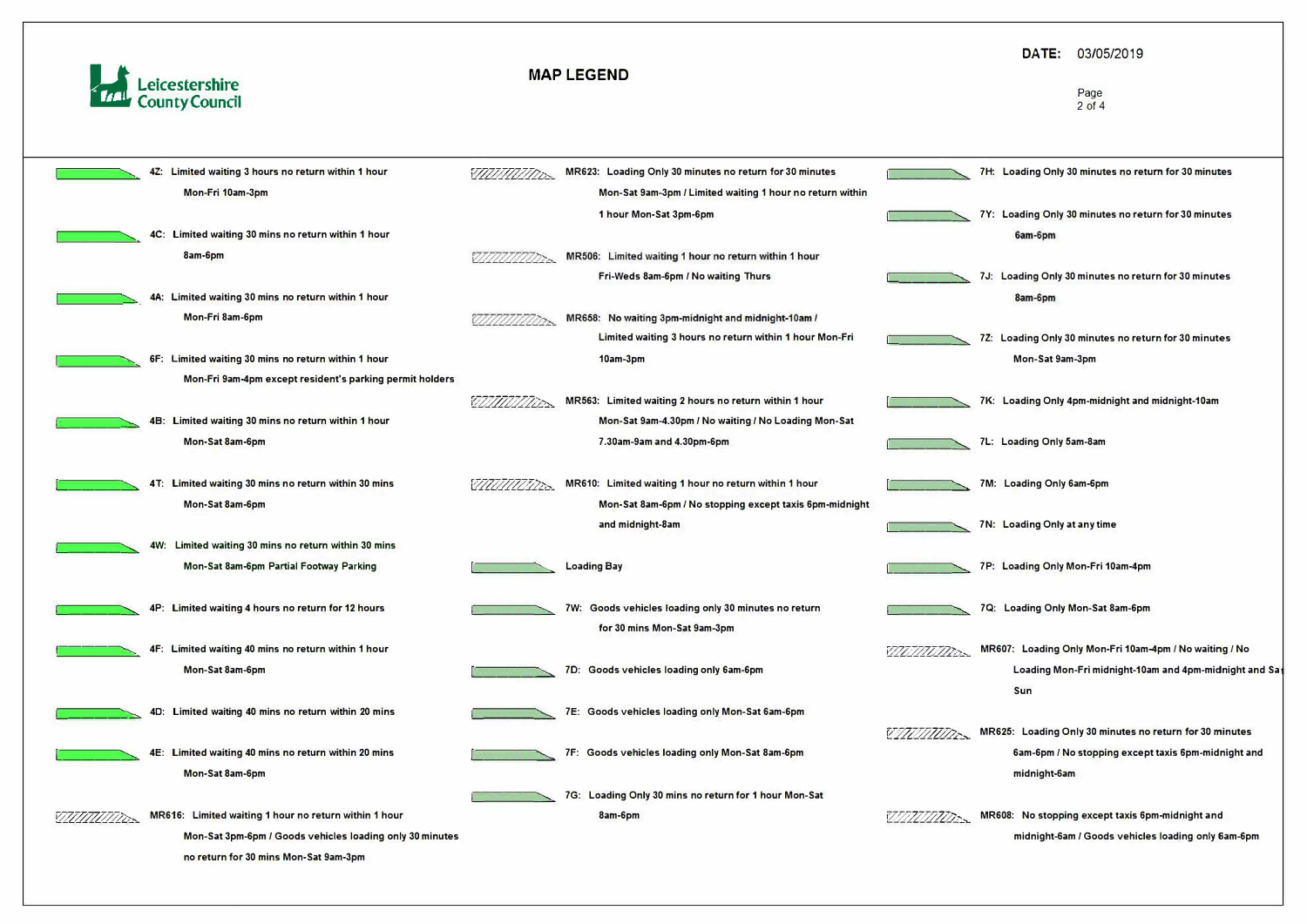

### **DATE:** 03/05/2019

#### Page 3 of 4



- **18: No waiting at any time on verges**
- **30: No waiting at any time** *I* **No loading 7pm-midnight and midnight-7am**
- **3C: No waiting at any time** *I* **No loading Mon-Fri 7.30am-9am and 4.30pm-6pm**
- **3E: No waiting at any time** *I* **No loading Mon-Sat 10am-4pm**
- **3K: No waiting at any time** *I* **No loading Mon-Sat 7.30am-9am**
- **38: No waiting at any time** *I* **No loading Mon-Sat 7.30am-9am and 4.30pm-6pm**
- **3F: No waiting at any time** *I* **No loading Tues & Fri**
- **3A: No waiting at anytime** *I* **No loading at any time**
- 
- $\sqrt{77777772}$ , MR656: School keep clear Mon-Fri 8am-4pm / No waiting **at any time** 
	-
- **� 90: Parking Place Footway Parking**
- **� 9C: Parking Place Partial Footway Parking**